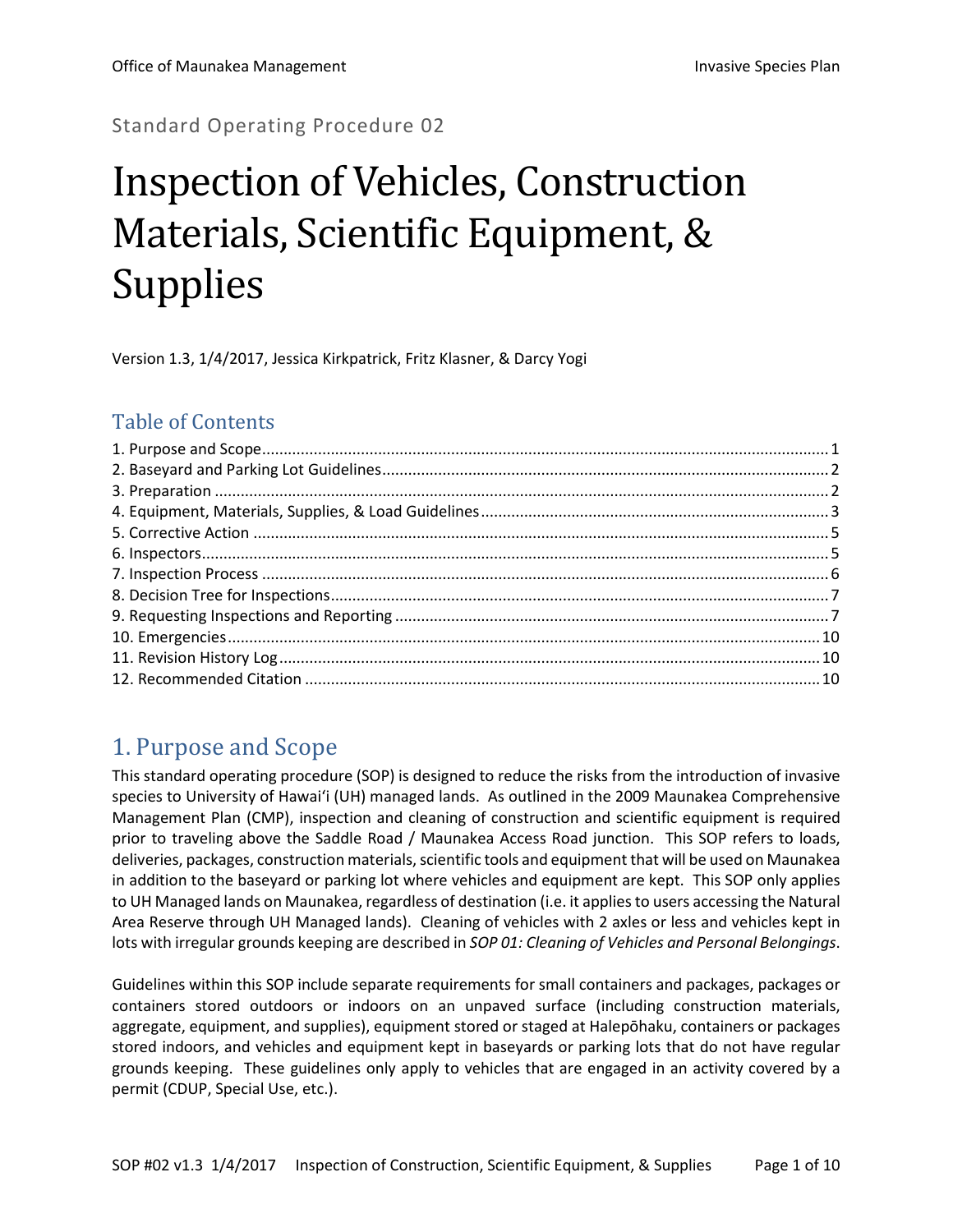# <span id="page-1-0"></span>2. Baseyard and Parking Lot Guidelines

These guidelines are required even if other inspection requirements above do not apply. Guidelines are focused on the parking areas in which all vehicles and equipment are kept. Regular grounds keeping and invasive species control is highly recommended.

**Regular (at least every 30 days or more frequently) grounds keeping and invasive species control of parking lots and vehicle or equipment storage areas is defined as**: a) grass and other vegetation in and adjacent to vehicle parking areas cut and maintained at a maximum length of approximately 6 inches (or typical vehicle ground clearance), b) overhanging vegetation is minimized (leaf and other materials do not accumulate in vehicles or on equipment), and c) non-native species are controlled (specially arthropods (ants, spiders, and wasps) and other species adapted to dry climates.

When regular grounds keeping and invasive species control does NOT occur, requirements outlined in this plan are increased to reflect that:

- 1) All vehicles and equipment must be cleaned **at least weekly**.
- 2) All vehicles, equipment, and deliveries regardless of size, use, number of axles, or other characteristics – **must be inspected by a DLNR-approved biologist before each use on Maunakea.** This includes staff vehicles that travel up to the mountain everyday.

### <span id="page-1-1"></span>3. Preparation

Those shipping or traveling to University managed lands are **encouraged** to:

- Review International Standards for Phytosanitary Measures #23 "Guidelines For Inspection", prepared by the Secretariat of the International Plant Protection Convention, [https://www.ippc.int/publications/guidelines-inspection.](https://www.ippc.int/publications/guidelines-inspection)
- Self-inspect deliveries at point of origin. This does not alter inspection requirements below.
- Maintain clean storage, workshop, and shipping locations that are free of invasive plants, insects and other animals.
- Use **bark-free wood** as identified in International Standards for Phytosanitary Measures (ISPM) #15 "Regulation of Wood Packaging Material in International Trade", prepared by the Secretariat of the International Plant Protection Convention (IPPC), [https://www.ippc.int/publications/regulation-wood-packaging-material-international-trade-0.](https://www.ippc.int/publications/regulation-wood-packaging-material-international-trade-0)



Example mark (above) found on wood meeting the treated **and** bark-free requirement of ISPM #15. This mark is not required, but is encouraged (treatment to ISPM #15 standards is not available in the State of Hawai`i as of January 2015).

- Maintain regular (at least every 30 days) grounds keeping and invasive species control in areas where vehicles and equipment are kept. See *Section 2* above for details.
- Plan accordingly as an inspection by a DLNR-approved biologist may be required. Maintain a location for inspections that is free of plant, animal, or earthen material; regularly treated for invasive species; with suitable cleaning supplies (vacuums, running water, etc.) available to take remedial action when concerns are identified during inspections.

When shipping supplies and equipment to UH managed lands, operators are **required** to: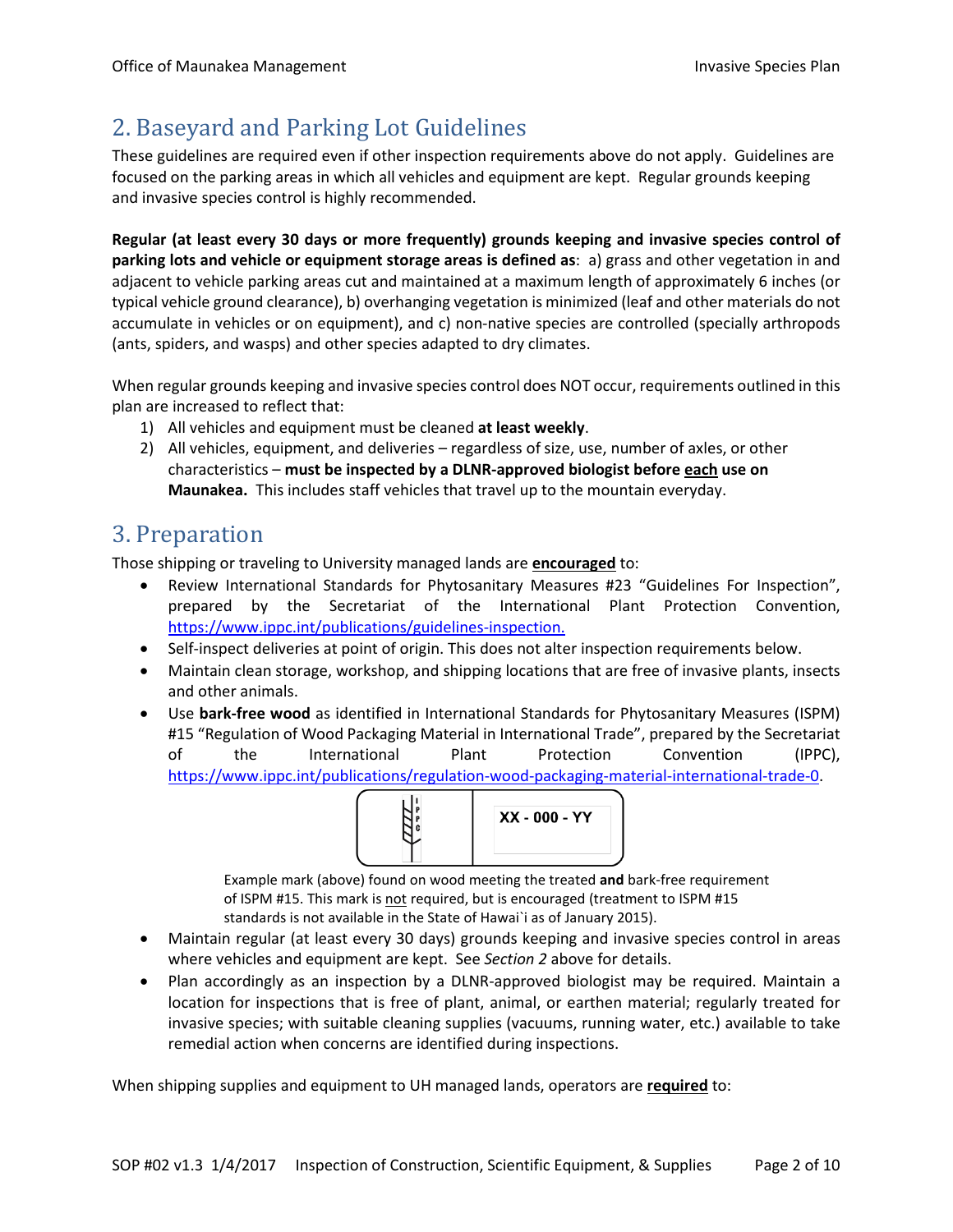- **Minimize materials** and dunnage included to the minimum required for safe and secure delivery. If minimizing materials is not possible, then be prepared to remove packing materials for any inspection.
- **Clean vehicles and deliveries**: Cleaning includes removal of all plant, animal, and earthen materials on supplies and equipment prior to arrival on UH managed lands. See *SOP 01: Cleaning of Vehicles and Personal Belongings* for cleaning details.
- **Maintain vehicles and equipment:** Ensure that equipment and vehicles are in good working condition and are free of leaks (hydraulic, transmission, radiator, fuel, motor oil, etc.).
- **Once cleaned and inspected,** if diverted to another job outside of UH managed lands, vehicle and cargo must be re-cleaned and re-inspected prior to returning to Maunakea. See *SOP 01: Cleaning of Vehicles and Personal Belongings* and this SOP for details.
- Schedule a re-inspection if **equipment is stored at Halepōhaku**: Those that plan on staging or storing equipment or supplies at Halepōhaku, destined for the summit, for 4 days or more are required to **schedule a re-inspection** of the staged item(s) before proceeding above Halepōhaku. Please plan accordingly.

## <span id="page-2-0"></span>4. Equipment, Materials, Supplies, & Load Guidelines

#### **1) Aggregate materials:**

- **a)** Aggregate and fill materials **must** be *inspected by a DLNR-approved biologist* for plant, animal, and earthen materials. The load itself **and** the site where aggregate and fill materials were extracted or stored must both be inspected. The vehicle carrying the aggregate or fill material and tools for handling/manipulating aggregate must follow vehicle procedures stated in *SOP 01: Cleaning of Vehicles and Personal Belongings*, as well as this SOP, and be inspected by a DLNRapproved biologist. If plant, animal, or earthen materials are found in aggregate or fill materials, the vehicle and entire delivery must be **re-inspected and approved** (by a DLNR-approved biologist) before use on Maunakea. Aggregate and fill materials must be inspected within 4 days (96 hours) prior to arrival on University lands.
- **2) Items Stored Outdoors or Indoors on an Unpaved Surface (not including shipping and port holdings)** Items stored outdoors, or indoors on unpaved surfaces, have a greater chance of hosting invasive species. See *SOP 01: Cleaning of Vehicles and Personal Belongings* for cleaning details. An approved inspection certificate is required to proceed onto UH managed lands.
	- **a) Construction Materials and Equipment (i.e. supplies, vehicles with three (3) or more axles, lumber, steel, wiring or cables, earth moving equipment, etc.):**
		- **i) Cleaning:** All construction materials and equipment **must** be cleaned before arrival onto UH managed lands.
		- **ii) Inspection:** All construction materials and equipment stored outdoors or on unpaved surfaces **must** be *inspected by a DLNR-approved biologist* after cleaning. If plant, animal, or earthen materials are observed, then the cleaning and inspection process must be repeated. All construction supplies and materials **must** be free of plant, animal, and earthen materials before arrival on UH managed lands. Inspections must occur within 4 days (96 hours) prior to arrival on University lands.
	- **b) All Other Containers or Packages stored outside or on an unpaved surface, regardless of size:**
		- **i) Cleaning:** All items stored outside or indoors on an unpaved surface for at least 4 days **must** be cleaned before arrival on UH managed lands.
		- **ii) Inspection:** All items, regardless of size, stored outside or indoors on an unpaved surface **must** be *inspected by a DLNR-approved biologist* for plant, animal, and earthen materials.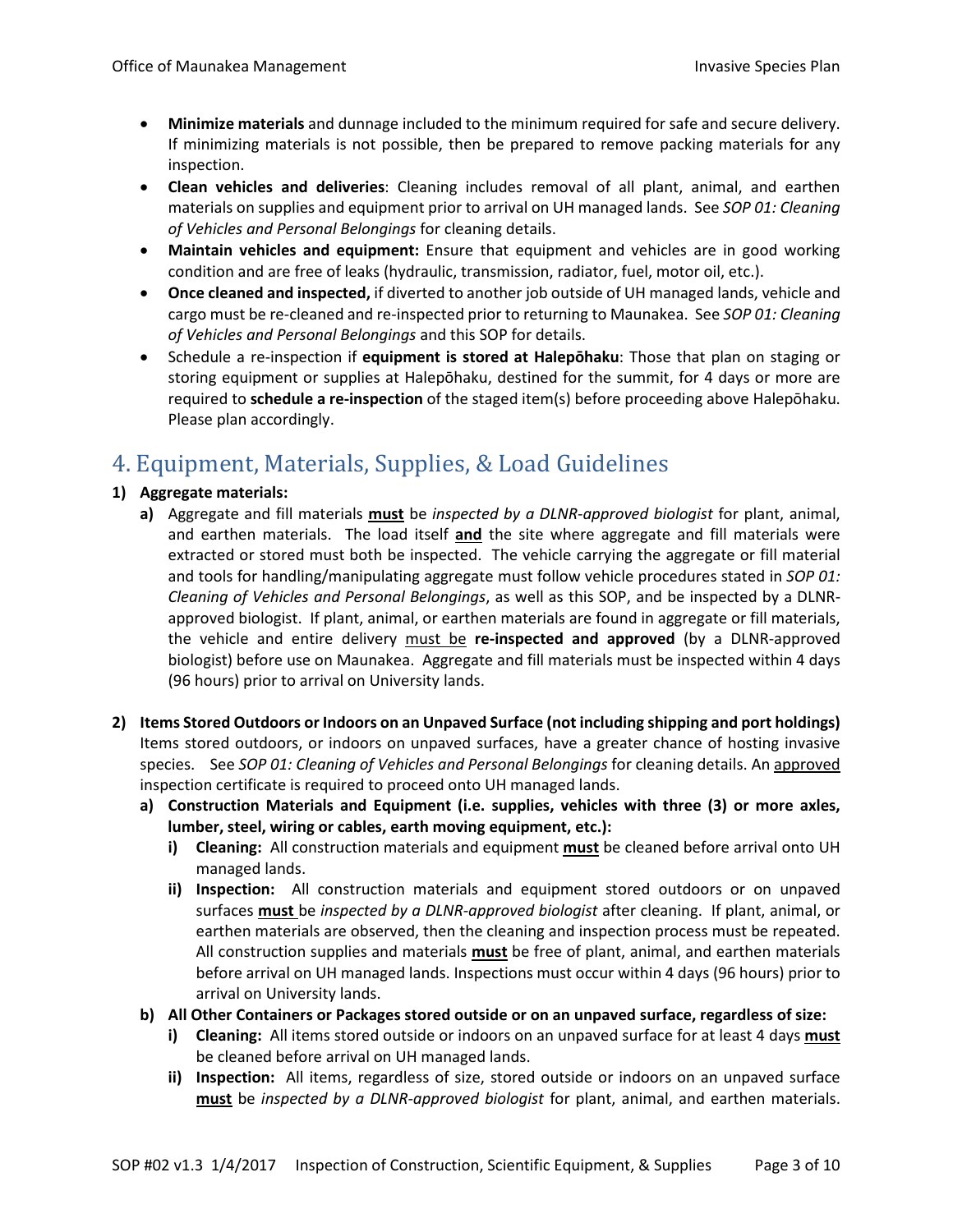Large and small items must be inspected within 4 days (96 hours) **prior to arrival** on UH managed lands.

#### **3) Stored Indoors (items stored outdoors or indoors on an unpaved surface must refer to #2 above): a) Small containers/packages (maximum 4m (156'') girth and not to exceed 90kg (200 Ibs)):**

- **i) Cleaning:** All small containers or packages (less than or equal to 4m (156'') girth, 90kg (200 Ibs)) stored indoors **should** be cleaned before arrival on UH managed lands.
- **ii) Inspection:** all small containers **must** be inspected for plant, animal, and earthen materials *by the carrier* (i.e. Observatory staff) no more than 4 days (96 hours) **prior to arrival** on University lands. Reporting is not necessary unless plant, animal, and or earthen materials are encountered.
- **b) Large containers / packages (shipping containers, open freight, and large packages (greater than 4m (156'') girth and/or weighing more than 90kg (200 Ibs)):**
	- **i) Cleaning:** All large containers stored inside **must** be clean before proceeding above the Saddle Road junction and arrival on UH managed lands.
	- **ii) Inspection:** All large containers, packages, and materials **must** be *inspected by a DLNRapproved biologist* for plant, animal, and earthen materials. Items must be inspected within 4 days (96 hours) prior to arrival on UH managed lands.

#### **4) Staged or stored outdoors at Halepōhaku for 4 days or more, and destined for the summit**

The Halepōhaku area has multiple ant (*Cardiocondyla kagutsuchi*) populations, and staging or storing equipment outdoors at Halepōhaku for 4 days or more increases the threat of contaminating stored item(s). Therefore, items stored outdoors for 4 days or more **must** be re-inspected prior to proceeding above Halepōhaku, including storage on a vehicle.

**i)** Inspection: Items destined for the summit that is staged or stored outdoors or on a vehicle at Halepōhaku for 4 days or more **must** be *inspected by a DLNR-approved biologist* for animal plant, and earthen materials. These items must be inspected within 4 days (96 hours) prior to proceeding above Halepōhaku.

#### **5) Routine Deliveries and Equipment Use**

Many deliveries (such as water, portable toilets, compressed gasses, Keck mirror segments, etc.) and equipment uses (such as MKSS utilities snow removal, road grading, etc.) occur regularly. OMKM will work with these routine entities to certify that equipment is stored in invasive species free sites and appropriately maintained. This invasive species maintenance at their storage site is the responsibility of the partner entity, not OMKM.

**i) Cleaning:** All applicable cleaning criteria still apply. See *SOP 01: Cleaning of Vehicles and Personal Belongings* for details. Portable toilet contents may only include: hand cleaning solution (i.e. waterless hand sanitizer), toilet paper, and non-formaldehyde based deodorizing solution; and must be clean and unused with a secondary door retainer.

#### **ii) Inspections with routine entities include 3 phases:**

- **(1) Site Inspections:** After an initial meeting and program review with OMKM, all companyowned staging or storage sites used by the company will be *inspected by a DLNR-approved biologist* at least annually and without advance notice. Sites must be free of invasive plant species (plant and animal), and if species are present a treatment plan devised and implemented by the partner entity, approved by OMKM, and treatment records shared as described in the treatment plan.
- **(2) Vehicle Inspections:** Highway licensed vehicles will be inspected during the site inspection(s) and again at random times on UH managed lands, as opposed to concurrent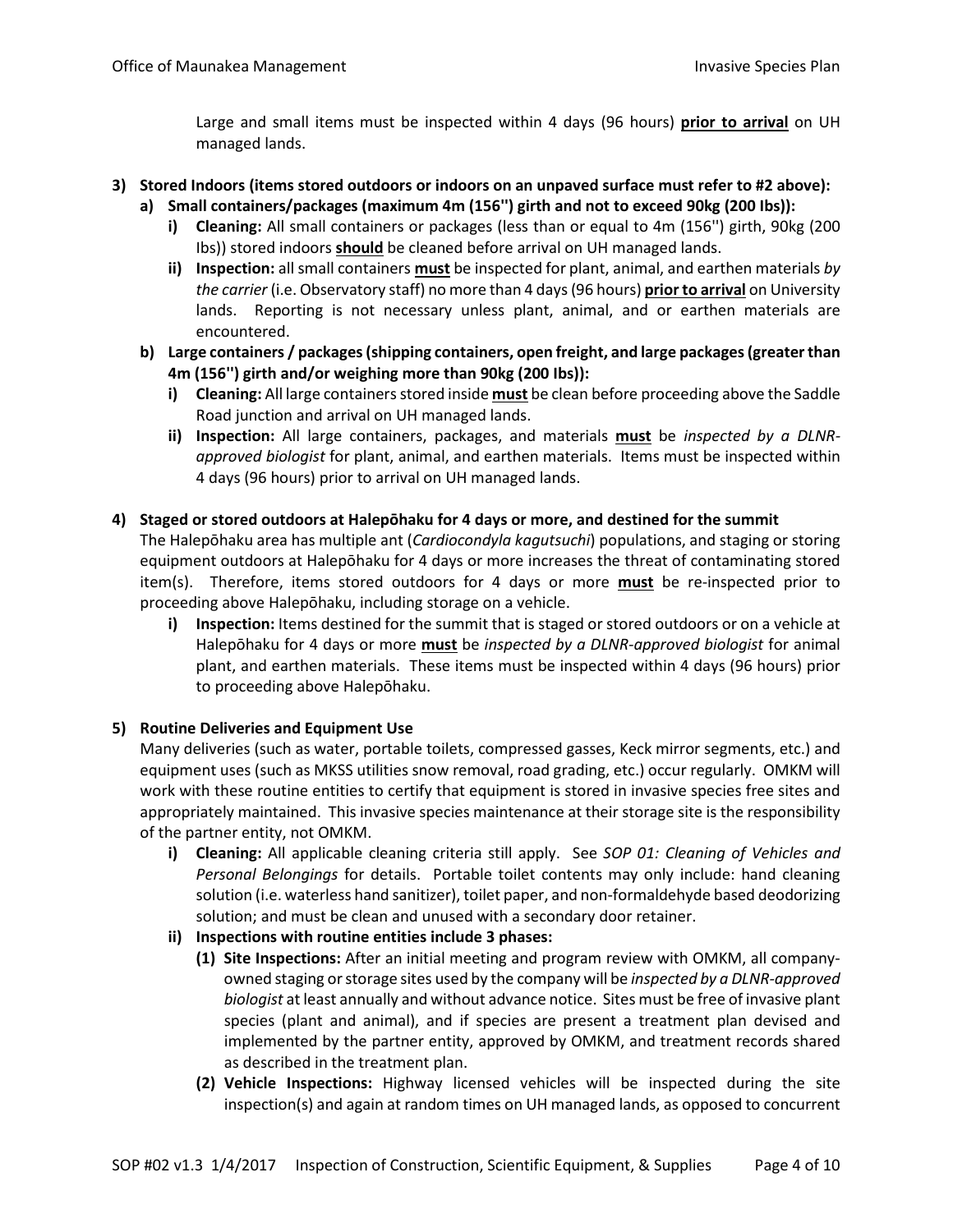with each entry onto UH managed lands. Those failing inspections on UH managed lands will be subject to penalties outlined in *SOP 01: Cleaning of Vehicles and Personal Belongings*.

- **(3) Equipment & Cargo Inspections:** At present the only potential cargo suited for routine delivery is water, compressed gasses, portable toilets, and Keck mirror segments. The only equipment (unlicensed vehicles) suitable for routine delivery processes is MKSS road maintenance equipment permanently stored at Halepōhaku. All equipment and cargo is subject to random inspection on UH Managed lands.
- **iii)** Anyone wishing to approve other vehicles, cargo, or equipment for routine delivery should contact OMKM.

## <span id="page-4-0"></span>5. Corrective Action

If plant, animals, or earthen materials are observed on vehicles, equipment, or supplies on UH managed lands at any time, the operator is to stop, confine the material(s), remove the contaminated item(s) from UH managed lands, and report any remedial actions taken to OMKM within 12 hours. This requirement does not extend to typical road dust, etc. that accumulate while on UH managed lands. Containment of insect, soil, or plant material(s) may be accomplished by placing it in a sealable plastic, glass, or similar container to share with OMKM for identification. Do not brush it off onto the ground, roadside, or into the trash. The contaminated package or delivery is not permitted to proceed to University lands, until reinspected and *approved by a DLNR-approved biologist*.

Remediation may be required during or after inspections due to evidence of plant, animal, or earthen materials on the cargo or vehicle. Typically, remediation is minimal and can include sweeping or vacuuming the cargo to ensure removal or unwanted materials. However, some remediation may require more extensive efforts such as use of insecticide foggers, replacement of wooden materials, or pressure washing of equipment or vehicles. See Sections 2 and 3 for guidelines that would aid in the prevention of extensive remediation requirements.

### <span id="page-4-1"></span>6. Inspectors

As stipulated in the 2009 Maunakea Comprehensive Management Plan, inspectors must be a biologist, recommended by OMKM, and approved by the Department of Land & Natural Resources (DLNR). To be recommended by OMKM, a biologist must:

- 1) Attend Maunakea resource orientation,
- 2) Review the Maunakea Invasive Species Plan and all associated materials, including IPPC information.
- 3) Participate in one or more inspections with OMKM invasive species program staff for training purposes.
- 4) Demonstrate knowledge, training, and understanding of invasive species.
- 5) Be able to identify common invasive species threats.

| DLNR-approved biologists for Maunakea invasive species inspections are: |  |
|-------------------------------------------------------------------------|--|
|-------------------------------------------------------------------------|--|

| <b>Name</b>                        | Title                                 | Date Approved |
|------------------------------------|---------------------------------------|---------------|
| All Inspectors                     | Hawai'i Dept. of Agriculture, Plant   | Nov. 5, 2013  |
|                                    | <b>Quarantine Branch</b>              |               |
| <b>OMKM Natural Resource Staff</b> | Office of Maunakea Management         | Nov. 5, 2013  |
| <b>BIISC Biologists</b>            | Big Island Invasive Species Committee | Nov. 5, 2013  |
| UH Hilo TRAC Lab Entomologists     | UH Hilo                               | Nov. 5, 2013  |
| Hawaii Ant Lab Biologists          | Hawaii Ant Lab                        | Nov. 5, 2013  |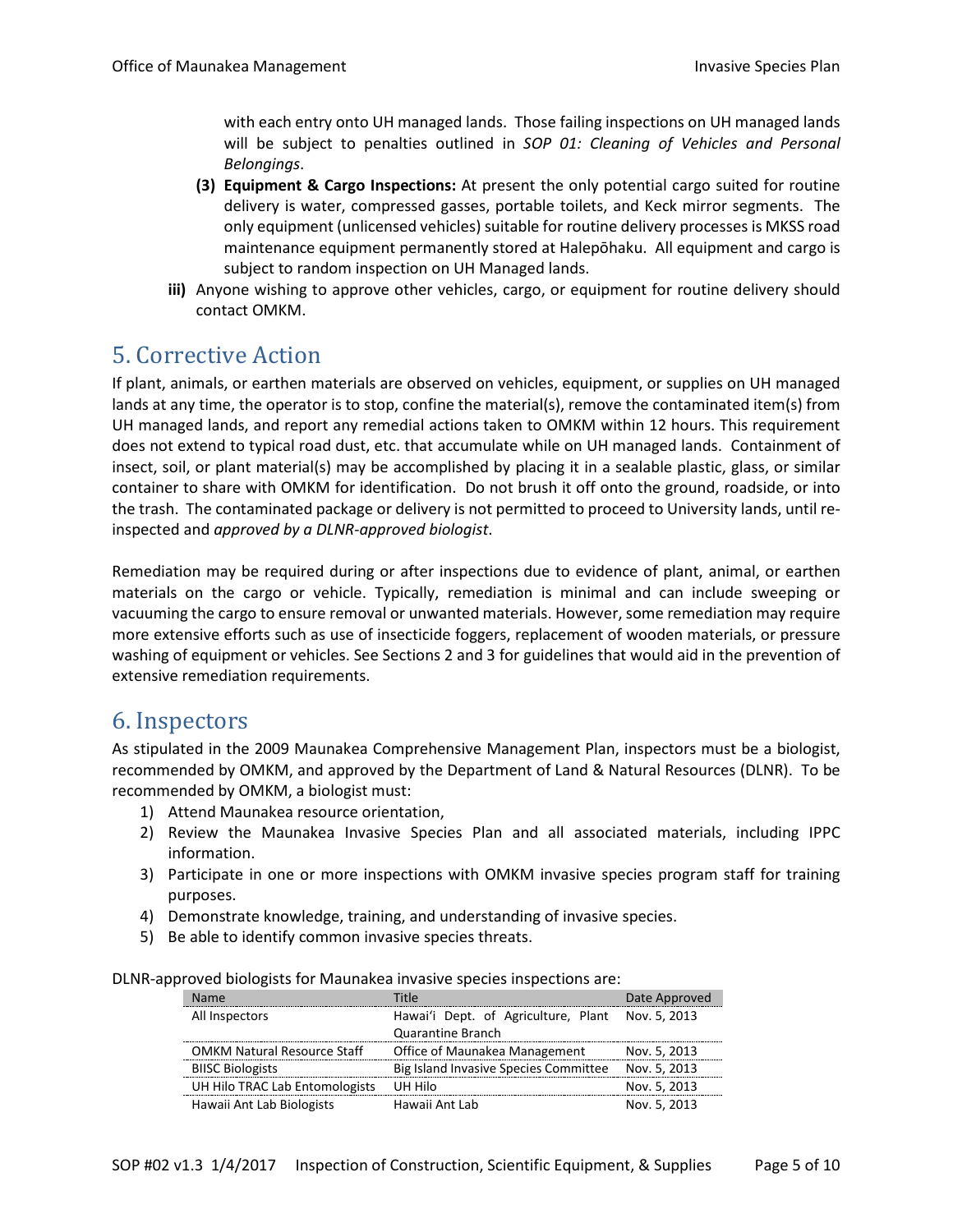For more information on who may inspect or to schedule an inspection, visit [http://www.malamamaunakea.org/inspections,](http://www.malamamaunakea.org/inspections) email inspections-grp@hawaii.edu, or call 808-933- 0734.

### <span id="page-5-0"></span>7. Inspection Process

Inspectors look for plant, animal, and earthen materials, as well as hydraulic, transmission, radiator, fuel, and oil leaks on the equipment or vehicle. Inspecting for these items help to ensure the protection of both natural and cultural resources on Maunakea. If the entire delivery can be visually observed and physically accessed by the inspector, then a visual inspection will typically be conducted. Inspectors may however, choose to use bait techniques with such a delivery. The entity requesting the inspection is responsible for identifying an inspection location that is free of plant, animal, or earthen material; regularly treated for invasive species; and has cleaning supplies (vacuums, running water, etc.) available to take remedial action when concerns are identified.

If the entire delivery cannot be visually observed or physically accessed by the inspector, or if the delivery was stored in a contaminated location, or stored for more than 3 months outside, baits will be used as an attractant. Users should expect a typical inspection duration with baits of at least 1 hour. Baits will combine attractants (jam, spam, and peanut butter [carbohydrate, protein, lipid]) using vials or cards, with at least 5 samples/traps (each with all 3 baits) per delivery.

Inspections are a commercial activity and are not permitted on road shoulders or private property without landowner permission. Inspectors may deny delivery of loads, cargo, or vehicles when the inspection location is known to be contaminated (for example, Argentine Ants(*Linepithema humile*) are known to be present at the Saddle/ Access Road junction). Except for equipment and materials stored at Halepōhaku, inspections must occur below the Saddle Road Junction. Inspections will not occur on State or County road shoulders, State or County Parks, Department of Hawaiian Home Lands, etc. as permission has not been granted.

Items must be inspected within 4 days (96 hours) prior to arrival on UH managed lands.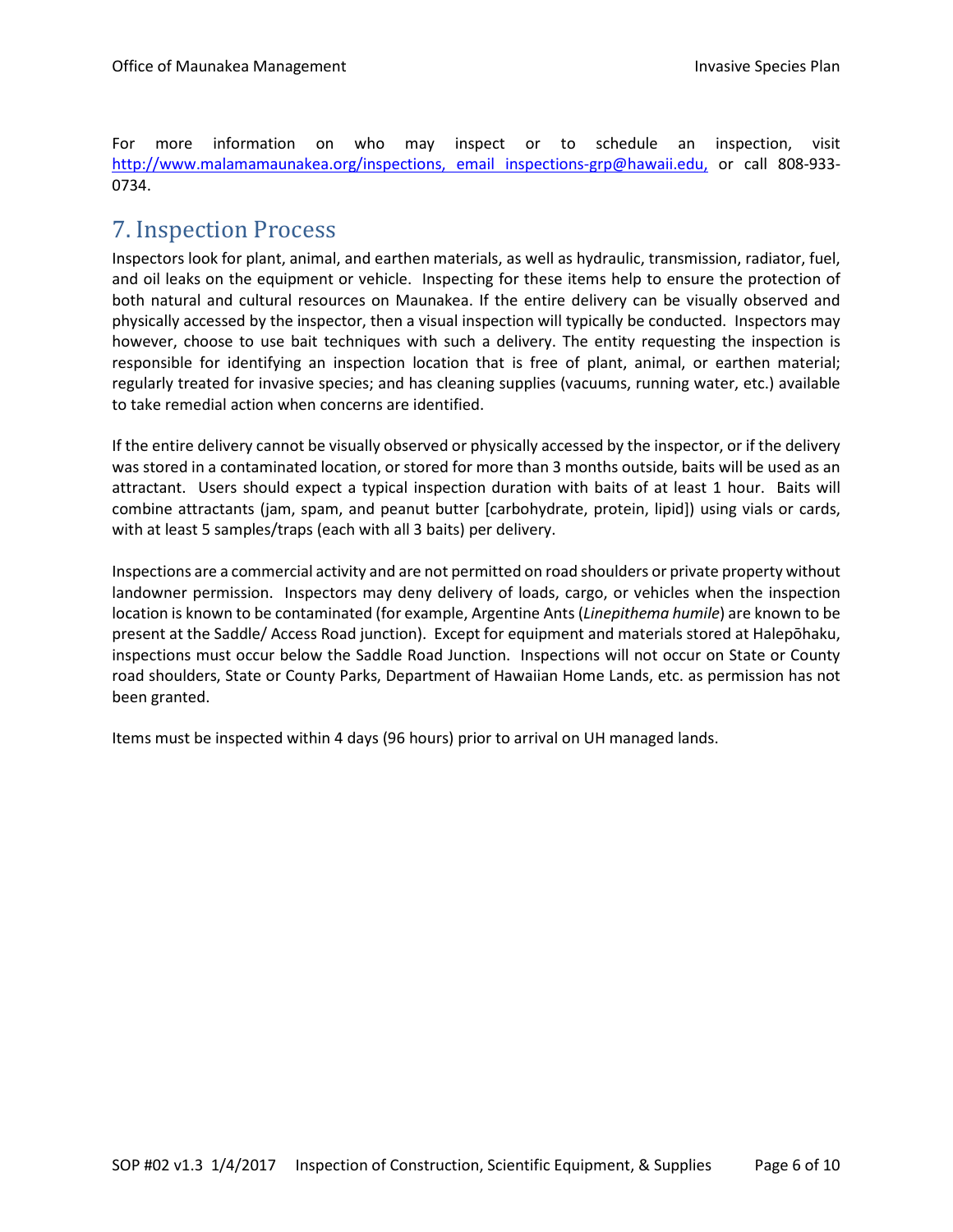### <span id="page-6-0"></span>8. Decision Tree for Inspections



# <span id="page-6-1"></span>9. Requesting Inspections and Reporting

Inspections are both requested by users with results of inspections by DLNR-approved biologists recorded at [http://www.malamamaunakea.org/inspections.](http://www.malamamaunakea.org/inspections) Each observatory has management access to generate reports of inspection requests and results of inspections conducted by DLNR-approved biologists. OMKM will prepare annual summaries to be included in the Invasive Species Annual Report. Reporting of inspections conducted by anyone other than DLNR-approved biologists is not required.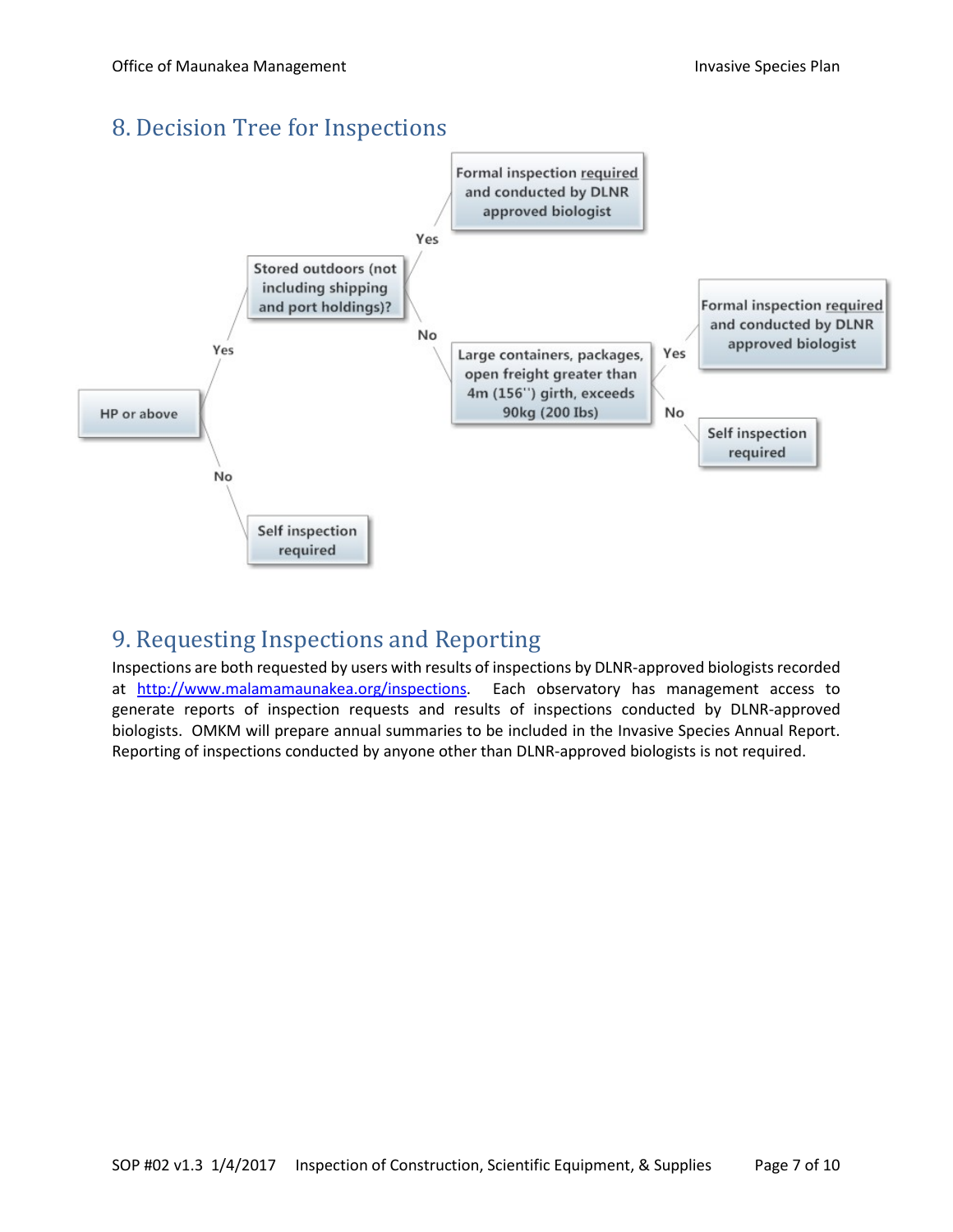|                                                                                                                                                                                                                                      | <b>Invasive Species Inspection Certificate</b>                                                                           | <b>XXXX</b>                                                                                          |
|--------------------------------------------------------------------------------------------------------------------------------------------------------------------------------------------------------------------------------------|--------------------------------------------------------------------------------------------------------------------------|------------------------------------------------------------------------------------------------------|
|                                                                                                                                                                                                                                      |                                                                                                                          |                                                                                                      |
| Delivery Must Occur by:                                                                                                                                                                                                              |                                                                                                                          |                                                                                                      |
|                                                                                                                                                                                                                                      |                                                                                                                          |                                                                                                      |
| Cargo Description: Note that the contract of the contract of the contract of the contract of the contract of the contract of the contract of the contract of the contract of the contract of the contract of the contract of t       |                                                                                                                          |                                                                                                      |
|                                                                                                                                                                                                                                      |                                                                                                                          | Cargo inspected at point of origin (Y/N/?): Comments/Remediation: Cargo inspected at point of origin |
| Delivery is <b>Delivery</b>                                                                                                                                                                                                          | Approved ----- Rejected                                                                                                  | (circle one)                                                                                         |
|                                                                                                                                                                                                                                      | For more information please visit: www.malamamaunakea.org/inspections/<br><b>Invasive Species Inspection Certificate</b> | <b>XXXX</b>                                                                                          |
|                                                                                                                                                                                                                                      |                                                                                                                          |                                                                                                      |
| Delivery Must Occur by: 1997                                                                                                                                                                                                         |                                                                                                                          | Destination: 2008 2010 2021 2022 2023                                                                |
| Vehicle License (or description):                                                                                                                                                                                                    |                                                                                                                          |                                                                                                      |
| Cargo Description: <u>contract and contract and contract and contract and contract and contract and contract and contract and contract and contract and contract and contract and contract and contract and contract and contrac</u> |                                                                                                                          |                                                                                                      |
|                                                                                                                                                                                                                                      |                                                                                                                          | Cargo inspected at point of origin (Y/N/?): _______Comments/Remediation: __________________________  |
| Delivery is                                                                                                                                                                                                                          | Approved ----- Rejected                                                                                                  | (circle one)                                                                                         |
|                                                                                                                                                                                                                                      | Please provide this certificate to facility manager (Construction Site Manager).                                         | Inspections valid only for stated vehicle, cargo, destination, & time frame (96 hours/4 days).       |
|                                                                                                                                                                                                                                      | For more information please visit: www.malamamaunakea.org/inspections/                                                   |                                                                                                      |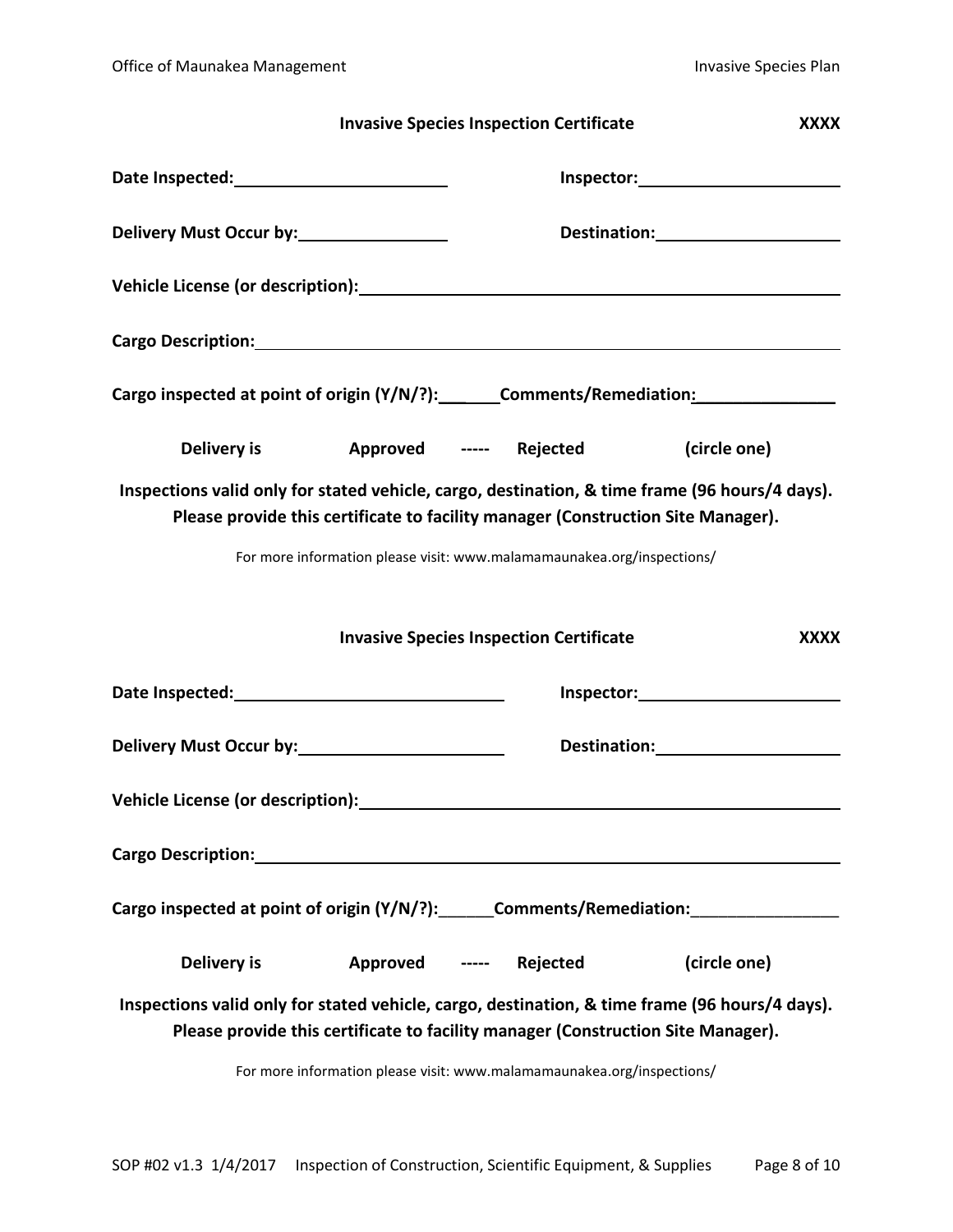### **OMKM Invasive Species Inspection Data Sheet**

| Inspector<br>OMKM approved inspection biologist                                                                                                   | <b>Inspection Location</b><br>Where was the inspection conducted?                                                                                                                                       | <b>Date/Time of Inspection</b><br>When was inspection conducted?                                                   | <b>Expiration Date/Time</b><br>of Inspection<br>Inspections are valid for 4 days<br>(96 hours).                       |
|---------------------------------------------------------------------------------------------------------------------------------------------------|---------------------------------------------------------------------------------------------------------------------------------------------------------------------------------------------------------|--------------------------------------------------------------------------------------------------------------------|-----------------------------------------------------------------------------------------------------------------------|
|                                                                                                                                                   |                                                                                                                                                                                                         |                                                                                                                    |                                                                                                                       |
| <b>Destination</b><br>Inspections<br>specific<br>are<br>for<br>a<br>destination.                                                                  | <b>Facility Affiliation</b><br>Who is this inspection for (for example:<br>TMT, even if the cargo is destined for<br>Keck)?                                                                             | <b>Facility Representative</b><br>Who was present from the facility,<br>contractor, etc.?                          | <b>Vehicle Owner</b><br>Identify<br>owner: examples:<br>private,<br>Subaru,<br>Isemoto,<br>Oahu AirConditioning, etc. |
|                                                                                                                                                   |                                                                                                                                                                                                         |                                                                                                                    |                                                                                                                       |
| Vehicle Lic.                                                                                                                                      | <b>Cargo Description</b>                                                                                                                                                                                | Inspection @ Origin?                                                                                               | <b>Bait</b><br>(Attractant)<br>used?                                                                                  |
| If applicable, identify License #. If<br>unlicensed, describe.                                                                                    | Briefly describe cargo, if any, applicable to<br>inspection.                                                                                                                                            | Was the cargo inspected prior to<br>shipping to Hawaii?                                                            | Identify baits used (i.e. Spam,<br>Peanut Butter, Jam, Cat food,<br>etc.), duration, & quantity                       |
|                                                                                                                                                   |                                                                                                                                                                                                         |                                                                                                                    |                                                                                                                       |
| <b>Concerns Identified</b><br>Identify if any concerns were identified<br>in the inspection (vehicle, cargo,<br>operator, inspection site, etc.). | <b>Remediation Taken</b><br>Were any remedial efforts made during<br>inspection to pass? If so, describe in detail.<br>As opposed to a delivery rejected for<br>treatment and subsequent re-inspection. | <b>Re-inspection</b><br>Was this a re-inspection following up<br>from a previously rejected delivery?<br>Yes or No | <b>Approved for delivery</b><br>Was the delivery approved or<br>rejected?<br>Approved or Rejected                     |
|                                                                                                                                                   |                                                                                                                                                                                                         |                                                                                                                    |                                                                                                                       |
| Certificate<br>$\#$                                                                                                                               |                                                                                                                                                                                                         |                                                                                                                    | Data Entered:                                                                                                         |